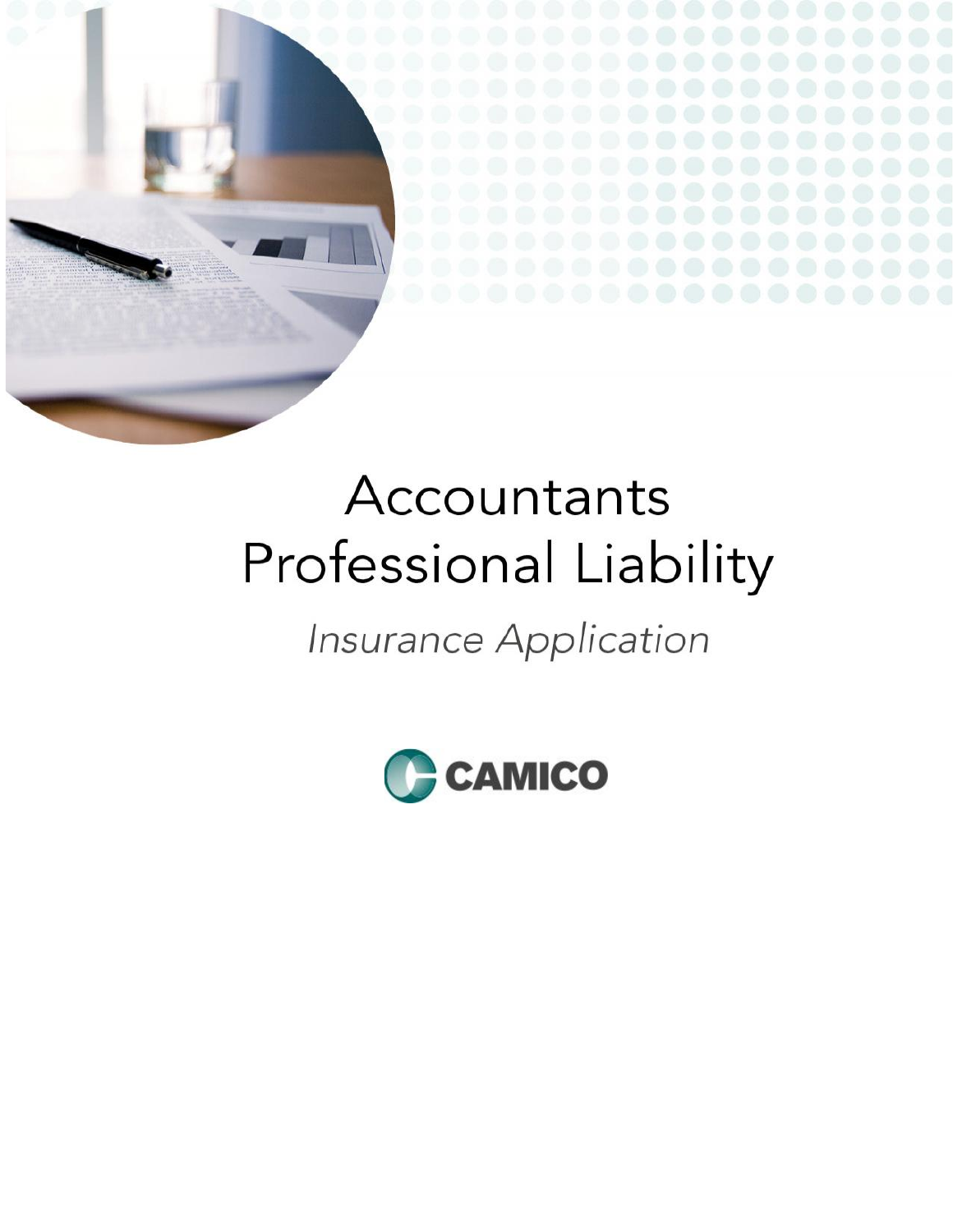In addition to the benefits described in your policy every *Named Insured* automatically qualifies for additional included benefits designed to minimize your professional liability exposure. These additional included benefits are listed below.

| Unlimited use of CAMICO's three hotlines, providing immediate access to professional    |
|-----------------------------------------------------------------------------------------|
| assistance and advice. This service includes the Loss Prevention hotline, providing     |
| CPAs and other professionals who can assist you with practice and firm management       |
| issues, the Claims hotline, providing claim professionals who can assist you with legal |
| liability concerns before they become a claim, and the Tax hotline, providing CPAs and  |
| attorneys to assist you with some federal tax issues.                                   |
| Unlimited use of CAMICO's subpoena services, providing assistance with the receipt of   |
| and compliance with most types of subpoena and deposition notices even when there       |
| is no Claim. CAMICO will evaluate the need for additional assistance and, where         |
| appropriate, attorneys may be provided to assist you at no cost. Subpoena services      |
| are accessed through the Claims hotline.                                                |
| Unlimited access to all of CAMICO's risk management tools and documents through         |
| the Members Only section of CAMICO.com.                                                 |
| Full participation in all of CAMICO's CPE events, including seminars, conferences, in-  |
| firm training and web-based training. (Some CPE programs may be limited by              |
| geography or firm characteristics.)                                                     |
| Full participation in CAMICO's dividend program. The timing, amount and method of       |
| allocating dividends among Insureds are determined by and at the discretion of the      |
| Board of Directors.                                                                     |
| The Named Insured has the right to Extended Reporting Coverage for a period of up to    |
| three years as more fully described in Article V. of the policy. The Named Insured may  |
| request Extended Reporting Coverage for a longer period of time. CAMICO, at its         |
| option, may agree to offer such coverage.                                               |
| No cost unlimited Extended Reporting Coverage is available for qualified sole           |
| practitioners and two-professional firms due to Death, Disability or Retirement. See    |
| Article V. of the policy.                                                               |
|                                                                                         |

CAMICO urges you to take advantage of these additional included benefits so that, together, we can reduce the cost of claims and increase the effectiveness of your Firm.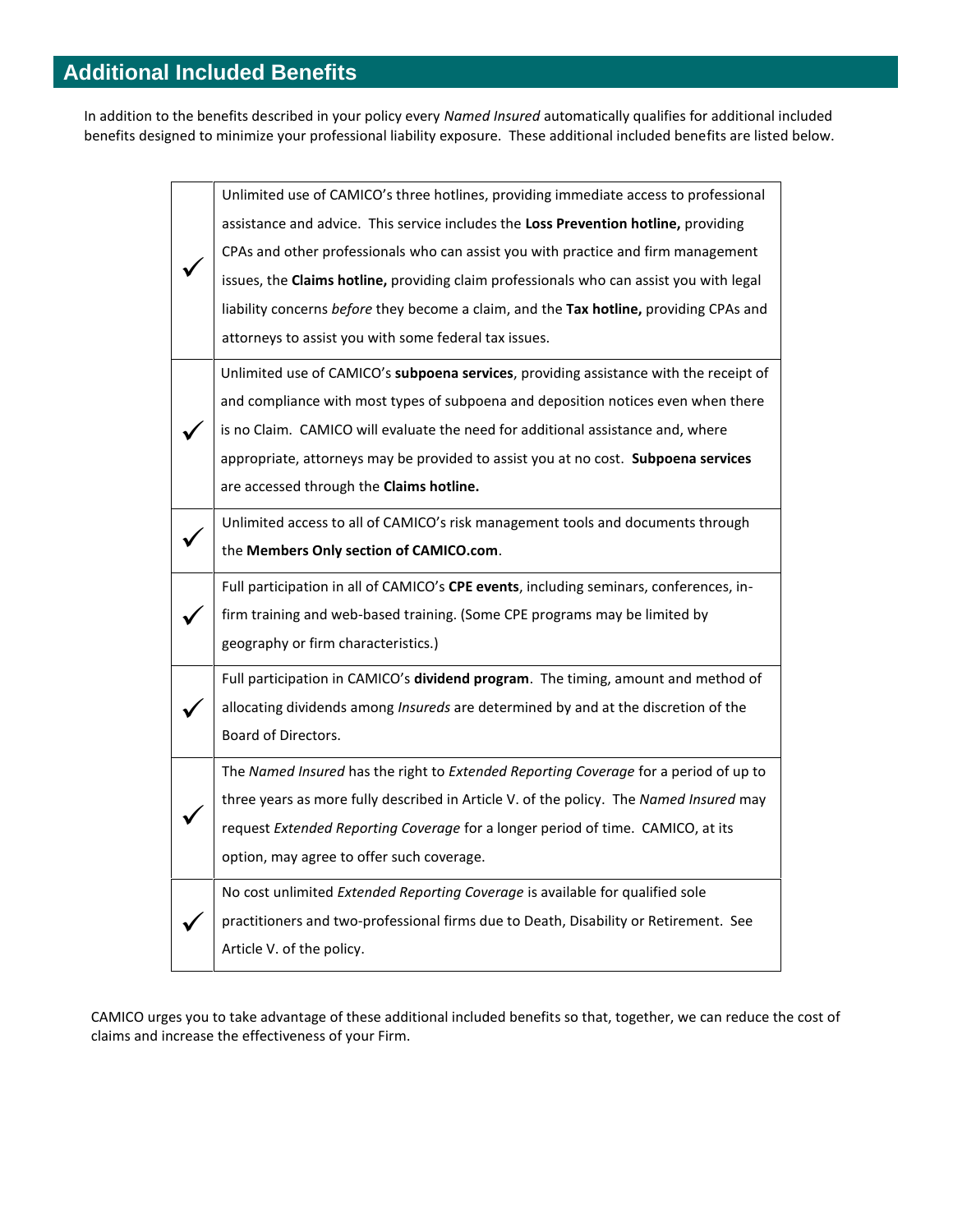#### **ACCOUNTANTS PROFESSIONAL LIABILITY INSURANCE APPLICATION**

This is an application for a **"Claims Made and Reported"** policy. The policy applies only to claims first made against the Insured and reported to the Company while the policy is in force and for professional services performed on or after the prior acts (or retroactive) date. The limit of liability available to pay damages or settlements shall be reduced by amounts incurred as "Claim Expenses," including fees and expenses incurred in the investigation, adjustment, and defense of a claim. **The policy will be issued in reliance upon the statements in the application**. Therefore, it is important that all questions be answered accurately.

**Please follow the steps listed below to complete your application for CAMICO coverage:**

- **Type or print clearly, and do not use pencil.**
- **Complete Parts I through VIII, answering all questions completely. If any question, or part thereof, does not apply, put "NA" in the space provided - leave no blanks. Failure to answer all questions will delay our ability to underwrite this application, which may result in a gap in your coverage.**
- **Complete supplemental application(s) only when appropriate.**
- **Sign on page 8 and make a copy of the completed application for your records.**

|  | <b>Part I: Firm Information</b> |  |
|--|---------------------------------|--|
|  |                                 |  |

| 1. |                                    | Firm Name: 1988 and 1988 and 1988 and 1988 and 1988 and 1988 and 1988 and 1988 and 1988 and 1988 and 1988 and 1988 and 1988 and 1988 and 1988 and 1988 and 1988 and 1988 and 1988 and 1988 and 1988 and 1988 and 1988 and 1988                                                      |      |        |                       |                        |
|----|------------------------------------|-------------------------------------------------------------------------------------------------------------------------------------------------------------------------------------------------------------------------------------------------------------------------------------|------|--------|-----------------------|------------------------|
| 2. |                                    | Contact Person: The Contact Person:                                                                                                                                                                                                                                                 |      |        |                       |                        |
|    |                                    | (Person designated and authorized by the Firm to receive any and all notices concerning this insurance.)                                                                                                                                                                            |      |        |                       |                        |
| З. |                                    | Contact Person Title: 1990 1990 1991 1991 1991 1991 1992 1994. Contact Person Email Address: 1992 1994 1999 19                                                                                                                                                                      |      |        |                       |                        |
| 5. |                                    |                                                                                                                                                                                                                                                                                     |      |        |                       |                        |
|    |                                    | <b>Street Address</b><br>If Firm has other locations or shares office space, complete the Multiple Offices/Shared Office Space Supplement (S-1).                                                                                                                                    | City | County | State                 | Zip                    |
| 6. |                                    |                                                                                                                                                                                                                                                                                     |      |        |                       |                        |
| 9. | Mailing Address:                   |                                                                                                                                                                                                                                                                                     |      |        |                       |                        |
|    | (If different from #5)             | <b>Street Address</b>                                                                                                                                                                                                                                                               | City | County | State                 | Zip                    |
|    | 11. Firm Established (mm/dd/yyyy): | (Attach firm owner resume(s) or Work History(s) if firm established date is less than three (3) years ago.)<br>12. Within the last five (5) years has the Firm merged or acquired another business?<br>If "Yes", please complete the Merged or Acquired Firm(s) Supplement (S-2.1). |      |        | Yes<br>$\blacksquare$ | No                     |
|    |                                    | 13. a. Has the staff size of the Firm changed +/- 25% during the past three (3) years?<br>b. Have the Firm's service areas shifted significantly in the past three (3) years?<br>If "Yes" to a. or b. above, please explain on the Narrative Response Sheet on page 7.              |      |        | Yes<br>Yes            | <b>No</b><br><b>No</b> |
|    |                                    | 14. Are there any material changes pending in the organization of the Firm including but not limited<br>to merger, acquisition, other restructuring, addition of a new client industry or scope of practice?<br>If "Yes", please explain on the Narrative Response Sheet on page 7. |      |        | Yes<br>$\mathbf{I}$   | <b>No</b>              |
|    | five (5) years?                    | 15. Has the Firm or any owner, partner or officer rendered professional services or conducted<br>business activities (other than for a previous employer) under a separate entity within the last<br>If "Yes", please complete the Separate Entity Supplement (S-2.2).              |      |        | Yes                   | <b>No</b>              |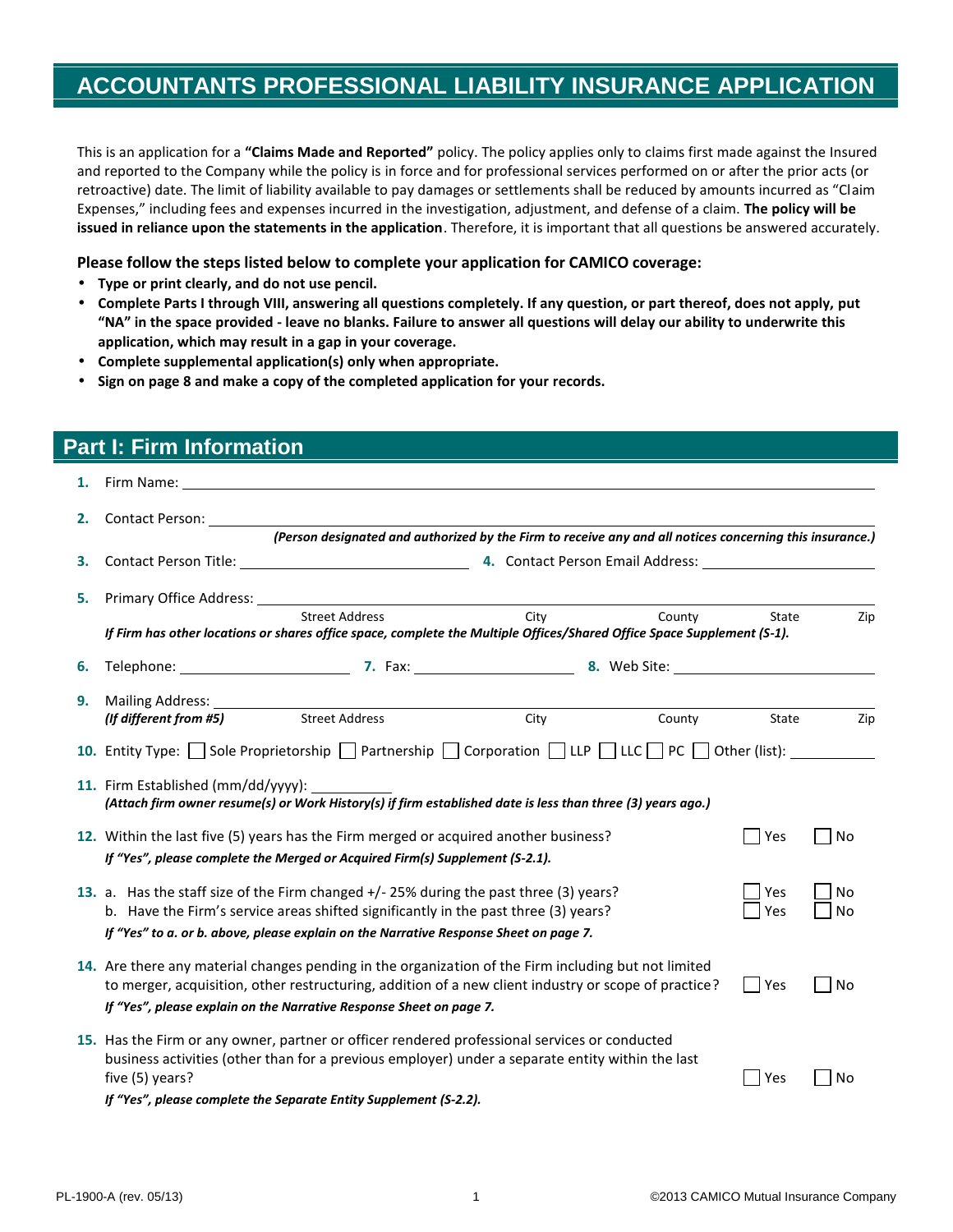#### **Part II: Firm Profile**

**16.** List Name(s) of all proprietors, partners, or stockholders. Please use the **Narrative Response Sheet**, if necessary.

| Name | % Ownership<br>Only if Non-CPA | <b>Title</b> | Year of CPA<br>License | <b>E-mail Address</b> |
|------|--------------------------------|--------------|------------------------|-----------------------|
|      |                                |              |                        |                       |
|      |                                |              |                        |                       |
|      |                                |              |                        |                       |
|      |                                |              |                        |                       |
|      |                                |              |                        |                       |

- a. Does the Firm or any Firm member belong to:  $\Box$  AICPA?  $\Box$  State CPA Society?
- b. List any AICPA Practice Section or quality center that the Firm belongs to: (e.g. PCPS; GAQC; EBPAQC; CAQ)
- c. List any national or international CPA Group or Association that the Firm belongs to:
- d. Is the Firm licensed and in good standing for the state(s) in which it operates?  $\Box$  Yes  $\Box$  No
- **17.** Firm Staff (include contract and per diem employees who work 500 or more hours per year):

|                                                            | <b>CPAs</b> | <b>Non-CPAs</b> | Total |
|------------------------------------------------------------|-------------|-----------------|-------|
| <b>Owners, Partners, Officers</b>                          |             |                 |       |
| All Other Accounting or Tax Professionals                  |             |                 |       |
| <b>Other Consulting Professionals (not included above)</b> |             |                 |       |
| <b>Administrative Staff</b>                                |             |                 |       |
| Total                                                      |             |                 |       |

|        |    | 18. Does the Firm, any Firm member, subsidiary or affiliate Firm member maintain a non-CPA<br>Professional License?<br>If "Yes", please complete the Professional License Supplement (S-9).                                                                        | Yes | No   |
|--------|----|--------------------------------------------------------------------------------------------------------------------------------------------------------------------------------------------------------------------------------------------------------------------|-----|------|
| 19. a. |    | Within the past five (5) years, has the Firm or any member of the Firm, its predecessors or<br>affiliates had his/her certificate, license, or permit to practice placed on probation,<br>suspended or revoked or voluntarily surrendered due to an investigation? | Yes | l No |
|        | b. | Within the past five (5) years, has the Firm or any member of the Firm, its predecessors, or<br>affiliates been subjected to any disciplinary action by any State Board of Accountancy, State                                                                      |     |      |
|        | C. | Society, the AICPA or any other State or Federal regulators?<br>Within the past five (5) years, has the Firm or any member of the Firm, its predecessors, or                                                                                                       | Yes | l No |
|        |    | affiliates been charged, indicted or convicted of a felony?                                                                                                                                                                                                        | Yes | l No |
|        | d. | Is the Firm or any member of the Firm currently under investigation by any of the above<br>named boards, societies or regulators?                                                                                                                                  | Yes | No   |
|        |    |                                                                                                                                                                                                                                                                    |     |      |

*If "Yes" to a., b., c. or d. above, please explain on the Narrative Response Sheet on page 7.*

**20.** Based on the Firm's fiscal year-end data, provide the following gross revenue figures **[***Firm fiscal year ends (mm/yy)***]:**

| Next Fiscal Year (<br>(projected) | <b>Current Fiscal Year (</b><br>(estimated) | Last Fiscal Year ( | <b>Previous Fiscal Year (</b> |
|-----------------------------------|---------------------------------------------|--------------------|-------------------------------|
|                                   |                                             |                    |                               |

**21.** a. Percentage of revenue from the Firm's largest clients (including related entities):

Largest: 38 Second Largest: 38

*For those clients representing 20% or more of the Firm's revenue, please list for each: client name, client industry, services performed, and length of time as a client; describe how the Firm maintains its independence and advise how the Firm plans to reduce this percentage in the next two (2) years on the Narrative Response Sheet on page 7.*

b. Percentage of revenue from Per Diem work for other CPA firms?  $\frac{1}{2}$ *Provide firm names on Narrative Response Sheet on page 7.*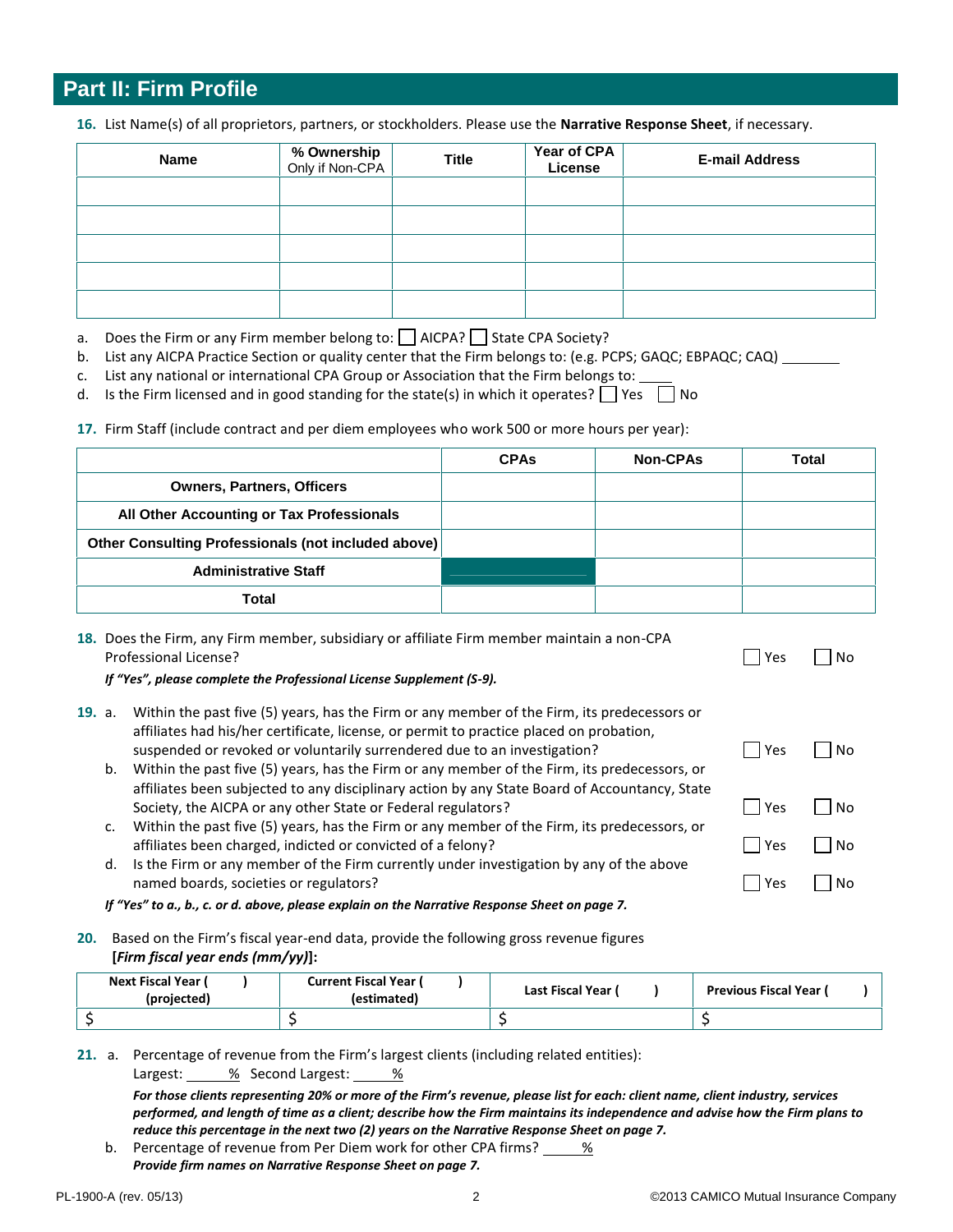### **Part III: Scope of Practice**

**22.** Approximately what percentage of the Firm's revenue is derived from the areas listed below? *Please indicate whether or not engagement letters are used for each service area listed below.*

| <b>Service Area</b>                                                                                                                                                                                                                                                                                                                                                           | $%$ of<br><b>Revenue</b>                                        | <b>Engagement</b><br><b>Letter Used</b>                                                                                                           | <b>Service Area</b>                                                                                                                                                                                                                                                                                                                                               | $%$ of<br><b>Revenue</b>     | <b>Engagement</b><br><b>Letter Used</b>                                                              |
|-------------------------------------------------------------------------------------------------------------------------------------------------------------------------------------------------------------------------------------------------------------------------------------------------------------------------------------------------------------------------------|-----------------------------------------------------------------|---------------------------------------------------------------------------------------------------------------------------------------------------|-------------------------------------------------------------------------------------------------------------------------------------------------------------------------------------------------------------------------------------------------------------------------------------------------------------------------------------------------------------------|------------------------------|------------------------------------------------------------------------------------------------------|
| Tax<br>• Business Tax<br>• Estate Tax<br>• Individual Tax                                                                                                                                                                                                                                                                                                                     | %<br>$\frac{9}{6}$<br>$\%$                                      | Yes<br>$\overline{\phantom{a}}$ No<br>Yes $\Box$<br>No<br>Yes $\Box$ No $\Box$                                                                    | <b>Special Services</b><br>• Client Funds Controlled<br>(Including Business Management)<br>and Family Office Services).<br>(Complete Supplement S-3.2)                                                                                                                                                                                                            | %                            | Yes $\Box$ No $\Box$                                                                                 |
| <b>Accounting/Bookkeeping</b><br>• Accounting/Bookkeeping                                                                                                                                                                                                                                                                                                                     | %                                                               | Yes $\Box$ No $\Box$                                                                                                                              | Non-Trustee Fiduciary or<br>Administrative Responsibility-                                                                                                                                                                                                                                                                                                        |                              |                                                                                                      |
| <b>Consulting</b><br>• Merger & Acquisition<br>(Describe on Narrative Response Sheet)<br>• Computer-Related Services<br>(Complete Supplement S-3.4)<br>• Litigation Support<br>• Management Consulting/<br><b>Business Planning</b><br>(Describe on Narrative Response Sheet)<br>• Projections/Forecasts<br>• Valuations<br>• Other<br>(Describe on Narrative Response Sheet) | %<br>%<br>$\frac{\%}{\%}$<br>$\frac{9}{6}$<br>%<br>$\%$<br>$\%$ | Yes $\Box$ No $\Box$<br>Yes $\Box$ No $\Box$<br>Yes $\Box$ No $\Box$<br>Yes $\Box$ No $\Box$<br>Yes [<br>No.<br>$Yes \tN$<br>Yes $\Box$ No $\Box$ | ERISA, Pension & Benefit Plans,<br>ESOPs, Insurance Co.'s, Hedge<br>Funds, other Investment Co.'s<br>(Describe on Narrative Response Sheet)<br>Executor/Trustee/Receiver<br>(Complete Supplement S-4)<br>Investment/Financial<br>Planning<br>(Complete Supplement S-5)<br><b>SEC-Section 404 Services</b><br>(Attach Client List)<br>• SEC Work other than Audit, | %<br>$\frac{9}{6}$<br>%<br>% | $Yes \nightharpoonup No$<br>Yes $\Box$ No $\Box$<br>Yes $\Box$ No $\Box$<br>$Yes \nightharpoonup No$ |
| <b>Attestation</b><br>• Audit (Complete Supplement S-3.1)                                                                                                                                                                                                                                                                                                                     |                                                                 |                                                                                                                                                   | Section 404 Work or Tax<br>(Describe on Narrative Response Sheet)                                                                                                                                                                                                                                                                                                 | %                            | Yes $\Box$ No $\Box$                                                                                 |
| - Non Public<br>- Public<br>• Agreed Upon Procedures<br>• Review<br>• Compilation                                                                                                                                                                                                                                                                                             | %<br>$\%$<br>$\%$<br>$\%$<br>$\%$                               | Yes<br>$\overline{\phantom{a}}$ No<br>Yes $\Box$<br>No<br>Yes    <br>No<br>$Yes$ $\Box$<br>No<br>Yes $\Box$ No                                    | Other<br>• Other<br>(Describe on Narrative Response Sheet)                                                                                                                                                                                                                                                                                                        | %                            | Yes $\Box$ No $\Box$                                                                                 |
|                                                                                                                                                                                                                                                                                                                                                                               |                                                                 |                                                                                                                                                   | <b>TOTAL ADDS TO 100%</b>                                                                                                                                                                                                                                                                                                                                         | 100 %                        |                                                                                                      |
| 23.<br>protector, trustee, executor, receiver, administrator or personal representative?<br>If "Yes", please complete the Funds Controlled Supplement (S-3.2).                                                                                                                                                                                                                |                                                                 |                                                                                                                                                   | Does the Firm, or any Firm member, control or distribute client funds, other than as trust                                                                                                                                                                                                                                                                        | Yes                          | No                                                                                                   |
| 24. Has the Firm, any Firm member or spouse, within the past five (5) years:<br>the Firm provided professional services?<br>(excluding the Firm), for whom the Firm provided professional services?<br>If "Yes" to a. or b. above, please complete the Outside Activities Supplement (S-7).                                                                                   |                                                                 |                                                                                                                                                   | a. Held an equity interest in, operated, or managed any entity (excluding the Firm) for whom<br>b. Acted as a director, officer or exercised any form of managerial control over any entity                                                                                                                                                                       | Yes<br>$\Box$ Yes            | No<br>No                                                                                             |
| 25.<br>trusts with less than \$500,000 in assets?<br>If "Yes", please complete the Executor/Trustee/Receiver Supplement (S-4).                                                                                                                                                                                                                                                |                                                                 |                                                                                                                                                   | Has the Firm, or any Firm member, acted as trust protector, trustee, co-trustee, executor,<br>receiver, administrator or personal representative, other than for life insurance trusts or                                                                                                                                                                         | $\Box$ Yes                   | ∣No                                                                                                  |
| 26.<br>Has the Firm, its predecessors, or affiliates, within the past five (5) years:<br>broker/dealers who are not publicly traded)?<br>c. Performed services in connection with any reverse merger?<br>If "Yes" to a. or b. above, please complete the SEC Supplement (S-8.1).                                                                                              |                                                                 |                                                                                                                                                   | a. Performed audits for or provided consulting services to SEC-regulated entities (other than<br>b. Performed services, or consented to the use of the Firm's work product, in connection<br>with public or private offerings of securities, real estate, or other investments?                                                                                   | $\exists$ Yes<br>Yes<br>Yes  | No<br>No<br>No                                                                                       |

*If "Yes" to c. above, please provide detailed explanation on the Narrative Response Sheet on page 7.*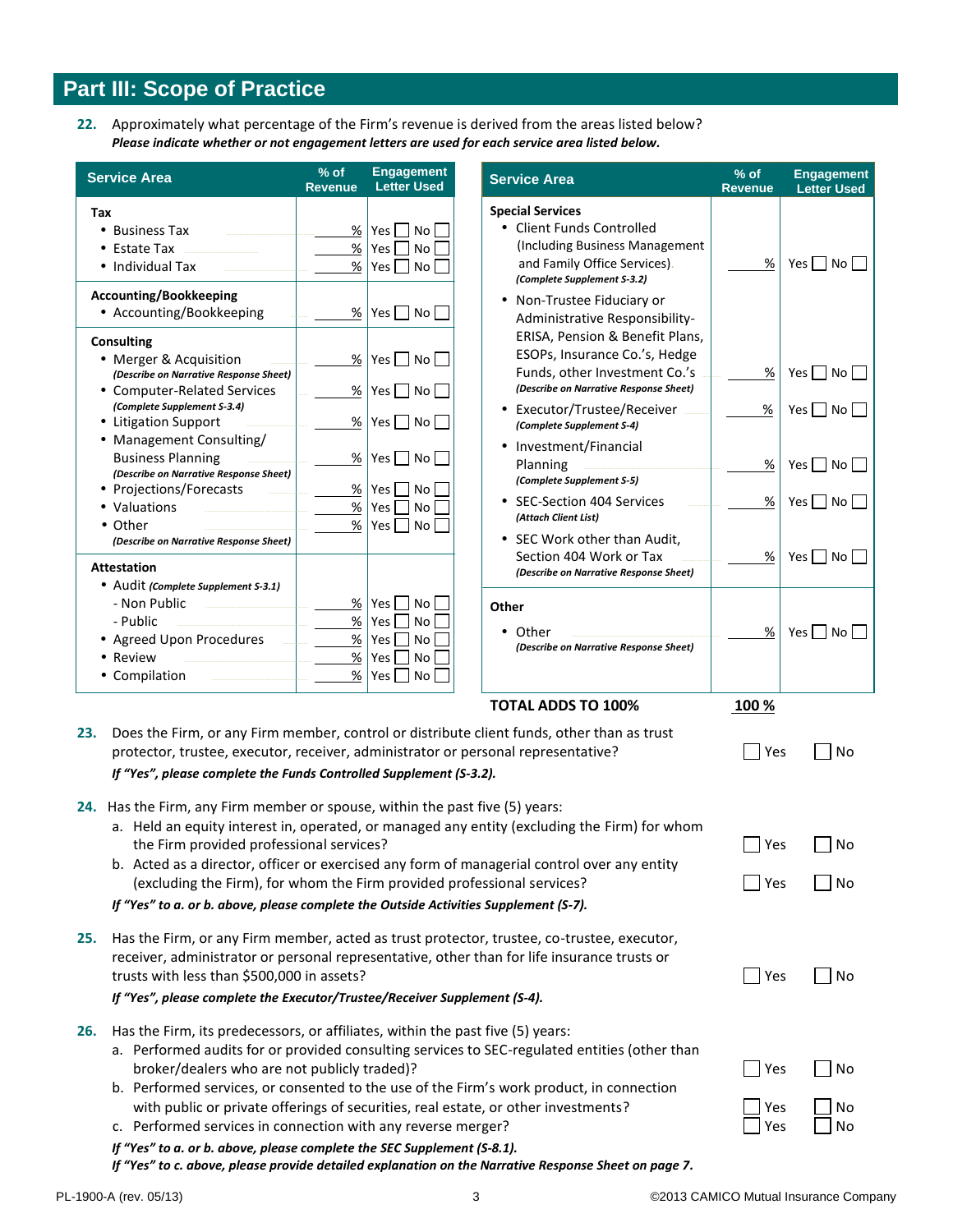| 27. | Is the Firm in the process of or planning to bid on any new engagements for a publicly held<br>company, its subsidiaries or its employee benefit plans?                                                                                                                                                                                                                                                              | Yes               | No             |
|-----|----------------------------------------------------------------------------------------------------------------------------------------------------------------------------------------------------------------------------------------------------------------------------------------------------------------------------------------------------------------------------------------------------------------------|-------------------|----------------|
|     | If "Yes", please describe, including name of proposed new client, on the Narrative Response Sheet on page 7.                                                                                                                                                                                                                                                                                                         |                   |                |
| 28. | Has the Firm, its predecessors or affiliates, within the past five (5) years performed services<br>other than tax services for hedge funds, real estate or investment syndicates, private equity funds,<br>venture capital funds or any entities engaged in the sale of unregistered investment products?<br>If "Yes", please complete the Unregistered Investment Vehicle Supplement (S-5.1).                       | Yes               | No             |
| 29. | Has the Firm, its predecessors or affiliates, within the past five (5) years performed services                                                                                                                                                                                                                                                                                                                      |                   |                |
|     | for Financial Institutions? Financial institutions are defined as Banks, Bank Holding<br>Companies, Savings Associations, Savings and Loans, Credit Unions, Thrifts, Insurance<br>Companies, Investment and Mortgage Banks.                                                                                                                                                                                          | Yes               | No             |
|     | If "Yes", please complete the Financial Institution Supplement (S-8.2).                                                                                                                                                                                                                                                                                                                                              |                   |                |
| 30. | Does your Firm or affiliate provide services to entities under the guidelines of ERISA?<br>If "Yes":                                                                                                                                                                                                                                                                                                                 | Yes               | No             |
|     | a. Are actuarial services performed?                                                                                                                                                                                                                                                                                                                                                                                 | Yes               | No             |
|     | b. Is the Firm or affiliate involved in plan design or qualifying plans or their amendments?<br>c. Does the Firm or affiliate act as a fiduciary or advisor, or recommend investment or                                                                                                                                                                                                                              | Yes               | No             |
|     | mutual funds to which the Firm provides other accounting services or acts as a director or<br>officer?                                                                                                                                                                                                                                                                                                               | Yes               | No             |
|     | If "Yes" to c. above, please provide a full description of Firm services on the Narrative Response Sheet on page 7.                                                                                                                                                                                                                                                                                                  |                   |                |
| 31. | Has the Firm, its predecessors or affiliates, within the past five (5) years provided any non-<br>financial services regarding the care received by an individual (for example: providing<br>assurances regarding care received, consulting on client care options, providing assistance<br>with daily activities, coordinating the provision of such services for or at the direction of any<br>client for others)? | Yes               | No             |
|     | If "Yes", please describe on the Narrative Response Sheet including services provided and annual revenue.                                                                                                                                                                                                                                                                                                            |                   |                |
| 32. | Has the Firm, its predecessors or affiliates, within the past three (3) years:<br>a. arranged debt or equity financing or acted as a business broker?<br>b. acted as a mortgage agent/broker?<br>c. performed actuarial services?                                                                                                                                                                                    | Yes<br>Yes<br>Yes | No<br>No<br>No |
|     | If "Yes" to a., b. or c. above, please provide a detailed description of services performed for each such<br>client, including a sample engagement letter for these services, on the Narrative Response Sheet on page 7.                                                                                                                                                                                             |                   |                |
| 33. | Does any Firm member serve as a temporary employee or interim CFO for others?                                                                                                                                                                                                                                                                                                                                        | Yes               | No             |
|     | If "Yes", please complete the Temporary or Interim CFO Supplement (S-13).                                                                                                                                                                                                                                                                                                                                            |                   |                |
| 34. | Does the Firm outsource, delegate, sub-contract and/or have any split fee arrangements?                                                                                                                                                                                                                                                                                                                              | Yes               | No             |
|     | If "Yes", please describe on the Narrative Response Sheet the nature of the services, and length of engagement.                                                                                                                                                                                                                                                                                                      |                   |                |
| 35. | Does the Firm provide services for any entity domiciled outside of the U.S.?                                                                                                                                                                                                                                                                                                                                         | Yes               | No             |
|     | If "Yes", please describe on the Narrative Response Sheet the nature of the services, indicate the country in<br>which services are performed, and advise if any of these services are performed for non-US domiciled SEC regulated entities.                                                                                                                                                                        |                   |                |
| 36. | Has the Firm, its predecessors or affiliates, currently, or within the past five (5) years:                                                                                                                                                                                                                                                                                                                          |                   |                |
|     | a. Organized, sold, acted as sales promoter or sales agent for, or participated in the<br>management of or general partner for any real estate or other investment syndicate,<br>limited liability company ("LLC") or partnership (limited or general)?                                                                                                                                                              | Yes               | No             |
|     | b. Received any compensation, including commissions, finder fees, reciprocity or                                                                                                                                                                                                                                                                                                                                     |                   |                |
|     | participation from sellers or promoters of an investment, tax shelter, securities, insurance<br>products, or real estate?                                                                                                                                                                                                                                                                                            | Yes               | No             |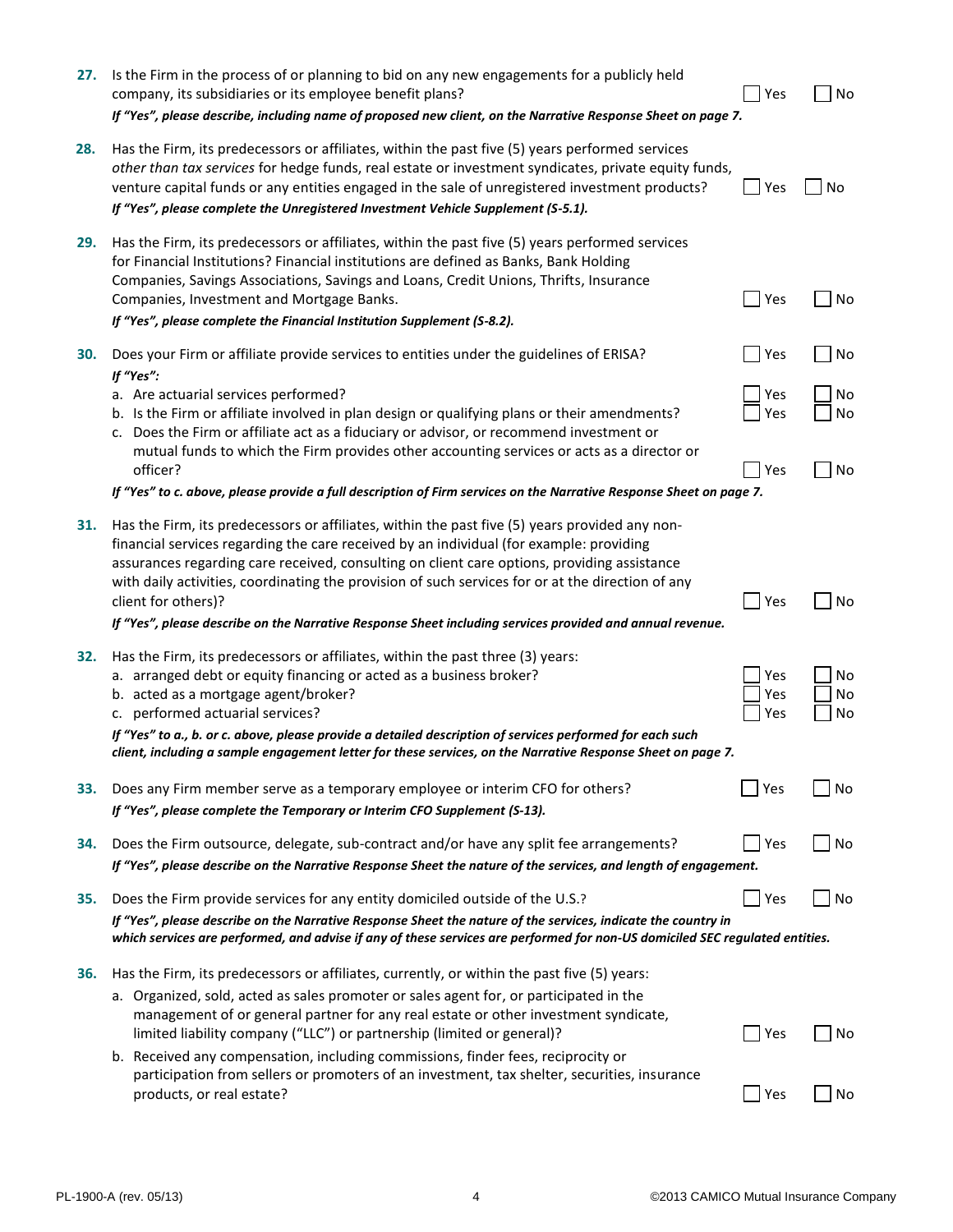|     | Internal Revenue Code §6111(b)(1) and Treasury Regulations §301.611-3(b))?                                                                                                                                                                       | materials for, provided any tax advice, counsel or opinions with respect to, any "reportable<br>transaction" as defined in Treasury Regulation §1.6011-4(b) or Internal Revenue Code<br>§6707A(c) (and any regulations thereunder), or acted as a material advisor (as defined in<br>d. Organized, sold, acted as sale promoter or sales agent for, prepared any promotional sales<br>materials for, provided any tax advice, counsel or opinions with respect to, or prepared or | $\Box$ Yes<br>No                                                                                           |
|-----|--------------------------------------------------------------------------------------------------------------------------------------------------------------------------------------------------------------------------------------------------|-----------------------------------------------------------------------------------------------------------------------------------------------------------------------------------------------------------------------------------------------------------------------------------------------------------------------------------------------------------------------------------------------------------------------------------------------------------------------------------|------------------------------------------------------------------------------------------------------------|
|     | tax deductions exceeding \$500,000 in any one tax year?                                                                                                                                                                                          | assisted in preparing any income, gift or estate tax returns incorporating or reporting a tax<br>shelter or other tax advantaged investment which provided taxable income exclusions or<br>If "Yes" to a., b., c. or d. above, please provide detailed explanation on the Narrative Response Sheet on page 7.                                                                                                                                                                     | $\blacksquare$ Yes<br>  No                                                                                 |
|     | <b>Part IV: Business Practices</b>                                                                                                                                                                                                               |                                                                                                                                                                                                                                                                                                                                                                                                                                                                                   |                                                                                                            |
| 37. | small claims court?                                                                                                                                                                                                                              | During the past five (5) years, has the Firm or its affiliates sued to collect fees, including in<br>If "Yes", provide a list of all outstanding amounts owed, date of suit, services rendered, current status,<br>whether still a client and if an engagement letter was used on the Narrative Response Sheet on page 7.                                                                                                                                                         | Yes<br>No                                                                                                  |
| 38. | Indicate what loss prevention tools your Firm requires Firm members to use.<br>a. Engagement letters are updated:<br>Annually for all engagements<br>As engagement changes<br>Other: $\_\_$                                                      | Annually for attest engagements<br>Evergreen (not updated)<br>Not used                                                                                                                                                                                                                                                                                                                                                                                                            | <b>Note</b><br><b>Should the Firm</b><br>become a CAMICO                                                   |
|     | b. Second person/partner review of:<br>Attest services<br>All services<br>No second person/partner review of any services                                                                                                                        | Tax services<br>Other:                                                                                                                                                                                                                                                                                                                                                                                                                                                            | policyholder,<br>significant resources<br>will be available to<br>help you augment<br>your risk management |
|     | c. Checklists:<br><b>AICPA</b><br>Other:                                                                                                                                                                                                         | <b>PPC</b><br>Not used or not applicable                                                                                                                                                                                                                                                                                                                                                                                                                                          | practices.                                                                                                 |
|     | d. Client screening procedures:<br>New clients prior to acceptance<br>Both                                                                                                                                                                       | <b>Existing clients</b><br>None                                                                                                                                                                                                                                                                                                                                                                                                                                                   |                                                                                                            |
|     | Liability clauses?<br>Does the Firm have a written internal quality control document?<br>i.<br>If "No", please provide an explanation on the Narrative Response Sheet on page 7.<br>k. Other loss prevention tools/procedures (describe): ______ | e. Do engagement letters contain ADR (Alternative Dispute Resolution) or Limitation of<br>f. Does your Firm have disengagement procedures for terminating client relationships?<br>g. Are declination/non-engagement letters used on all matters declined by the Firm?<br>h. Does your Firm have a written policy prohibiting business ventures with clients of the Firm?<br>Does your Firm have a formal fraud awareness and detection program in place?                         | Yes<br>No<br>Yes<br>No<br>Yes<br>No<br>Yes<br>No<br>Yes<br>No<br>$\blacksquare$ Yes<br>$\Box$ No           |
| 39. | Date of most recent peer or quality review: _____<br>review? mm/yy                                                                                                                                                                               | If not within last three (3) years, and you are subject to on-site review, what is the anticipated date of your next<br>If no review is planned, please provide an explanation on the Narrative Response Sheet on page 7.                                                                                                                                                                                                                                                         |                                                                                                            |
|     | a. Was the review on-site or off-site?<br>"other")?                                                                                                                                                                                              | b. Were the review results "pass with deficiencies" or "fail" (or if your state has not adopted<br>the new Peer Review standards, were the results "modified", "qualified", "adverse" or                                                                                                                                                                                                                                                                                          | On-site Off-site<br>  Yes<br>No                                                                            |
|     | committee acceptance letter.                                                                                                                                                                                                                     | If "Yes" to b. above, please provide a copy of the letter of comments, your Firm's response and                                                                                                                                                                                                                                                                                                                                                                                   |                                                                                                            |

c. Organized, sold, acted as sale promoter or sales agent for, prepared any promotional sales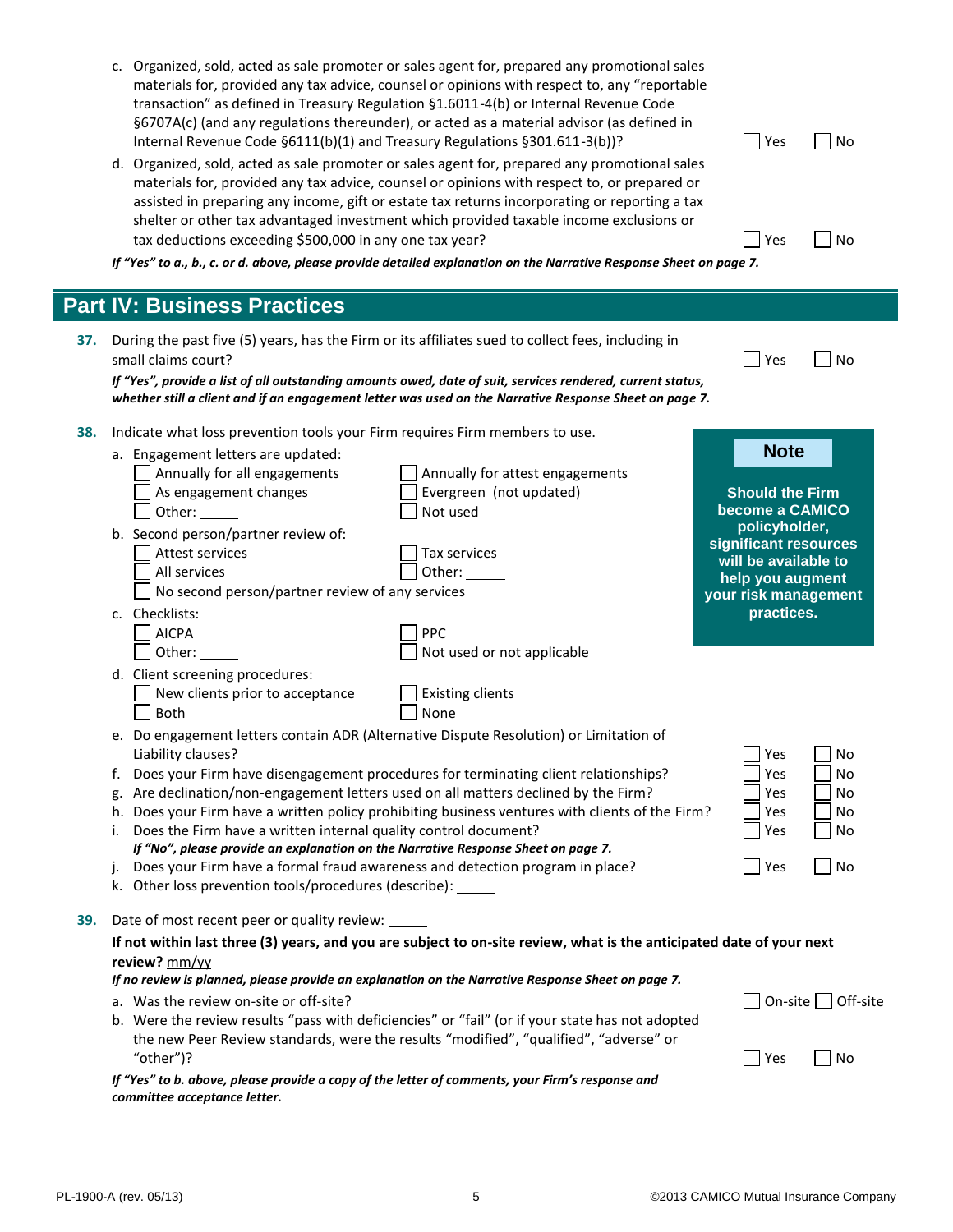## **Part V: Claims Information**

| 40. | To the knowledge of the Firm, after inquiry of Owners/partners and employees, have any claims or<br>suits involving malpractice been made against the Firm, a predecessor Firm, a subsidiary or affiliate<br>entity, any partner, stockholder and/or professional staff person:                                            |            |          |
|-----|----------------------------------------------------------------------------------------------------------------------------------------------------------------------------------------------------------------------------------------------------------------------------------------------------------------------------|------------|----------|
|     | a. During the past five (5) years?<br>b. Anytime and remains open?                                                                                                                                                                                                                                                         | Yes<br>Yes | No<br>Nο |
|     | If "Yes" to a. or b. above, please complete the Prior and Existing Claim/Incident Supplement (S-10).                                                                                                                                                                                                                       |            |          |
| 41. | Is the Firm, after inquiry of stockholders, partners and employees, currently aware of any<br>incidents, circumstances, disputes, fee problems, or employee problems, which may result in<br>any claim being made against the Firm, its predecessors, subsidiaries, affiliates or any partner,<br>stockholder or employee? | Yes        | No       |
|     | If "Yes", please complete the Prior and Existing Claim/Incident Supplement (S-10).                                                                                                                                                                                                                                         |            |          |
| 42. | Has any professional liability insurance for the Firm, a partner, stockholder, employee of the<br>Firm, its predecessors or subsidiaries ever been declined, canceled, or non-renewed?<br>(Not applicable in Missouri)<br>If "Yes", please explain on the Narrative Response Sheet on page 7.                              | Yes        | No       |

#### **Part VI: Coverage**

**43.** Has the Firm carried accountants professional liability insurance in the past three (3) years? Yes No *If "Yes", please complete the following and provide a copy of your most recent Declarations page and all endorsements on your policy that exclude, add or modify coverage:*

| From/To<br>(mm/dd/yyyy)                                                                                         | <b>Insurance</b><br>Company                                                                     | Limit of Liability<br>(Per Claim/Aggregate)                                                                                                                        | <b>Deductible</b> | Premium                                                                         |
|-----------------------------------------------------------------------------------------------------------------|-------------------------------------------------------------------------------------------------|--------------------------------------------------------------------------------------------------------------------------------------------------------------------|-------------------|---------------------------------------------------------------------------------|
| From:<br>To:                                                                                                    |                                                                                                 |                                                                                                                                                                    |                   |                                                                                 |
| From:<br>To:                                                                                                    |                                                                                                 |                                                                                                                                                                    |                   |                                                                                 |
| From:<br>To:                                                                                                    |                                                                                                 |                                                                                                                                                                    |                   |                                                                                 |
| If "Yes", please provide the date:<br>45.<br>\$500,000 / \$1,000,000<br>\$3,000,000 / \$3,000,000<br>Other: $$$ | Requested Limits (Per Claim / Annual Aggregate):<br>\$100,000 / \$100,000 (Not available in CA) | Limits of liability and Deductible options: (check all options you wish quoted)<br>\$250,000 / \$250,000<br>\$1,000,000 / \$1,000,000<br>\$4,000,000 / \$4,000,000 |                   | \$500,000 / \$500,000<br>\$2,000,000 / \$2,000,000<br>\$5,000,000 / \$5,000,000 |
| <b>Requested Deductible (Per Claim):</b>                                                                        |                                                                                                 |                                                                                                                                                                    |                   |                                                                                 |
| \$2,500<br><b>Additional Coverage Options</b>                                                                   | $\Box$ \$5,000<br>$\frac{1}{2}$ \$10,000                                                        | $\Box$ \$25,000                                                                                                                                                    | Other: $\zeta$    |                                                                                 |
| Separate Defense Limit: ______<br><b>Dollar One Defense</b>                                                     | Defense-only coverage - Directors & Officers - Non-profit 501(c)(3)                             |                                                                                                                                                                    |                   |                                                                                 |

*Please complete the Community Service Defense Coverage Application (S-12).*

□ Increased limits for Misappropriation of Client Funds sub-limit:

(Cannot exceed limit of liability requested in basic coverage above)

Employment Practices Liability Insurance: *Please complete the CAMICO Employment Practices Application.*

*(Note, for defense only coverage complete the Employment Practices Defense Coverage Application Supplement (S-11).)*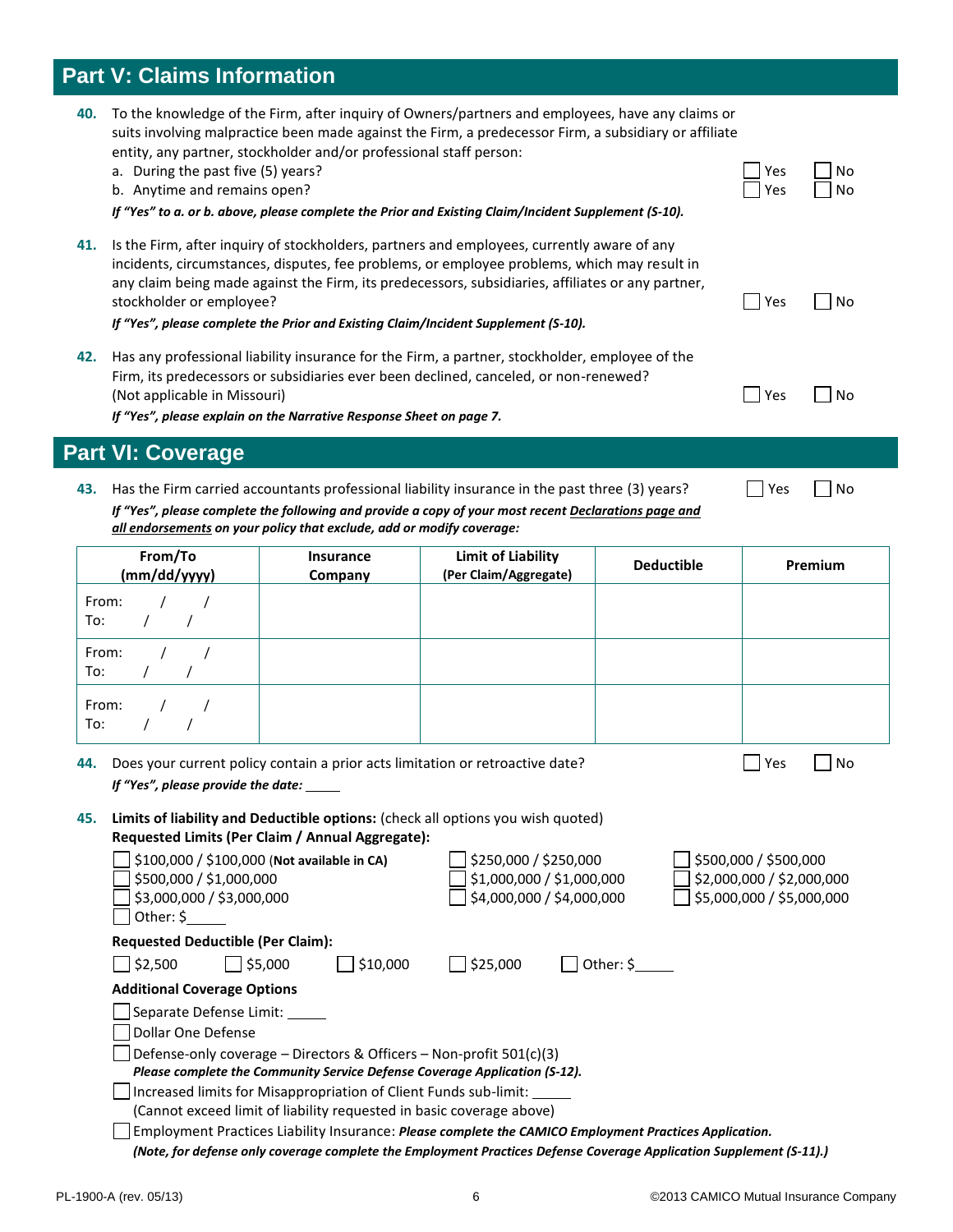#### **Part VII: Narrative Response Sheet**

| Question # | <b>Explanation</b> |
|------------|--------------------|
|            |                    |
|            |                    |
|            |                    |
|            |                    |
|            |                    |
|            |                    |
|            |                    |
|            |                    |
|            |                    |
|            |                    |
|            |                    |
|            |                    |
|            |                    |
|            |                    |
|            |                    |
|            |                    |
|            |                    |
|            |                    |
|            |                    |
|            |                    |
|            |                    |

#### **FRAUD WARNINGS –Residents of Alabama, Colorado, District of Columbia, Florida, Kansas, Kentucky, Louisiana, Maryland, New Jersey, New Mexico, Ohio, Oklahoma, Oregon, Pennsylvania, Rhode Island, Tennessee, Virginia, Washington and West Virginia**

NOTICE TO APPLICANTS: Any person who knowingly and with intent to defraud any insurance company or other person files an application for insurance or statement of claim containing any materially false information or conceals for the purpose of misleading, information concerning any fact material thereto commits a fraudulent insurance act,which is a crime and may subject a person to criminal and civil penalties, including but not limited to fines, denial of insurance benefits, civil damages, criminal prosecution and imprisonment. (Notice to **Colorado** applicants: It is unlawful to knowingly provide false, incomplete, or misleading facts or information to an insurance company for the purpose of defrauding or attempting to defraud the company. Any insurance company or agent of an insurance company who knowingly providesfalse, incomplete, or misleading facts or information to a policyholder or claimant for the purpose of defrauding or attempting to defraud the policyholder or claimant with regard to a settlement or award payable from insurance proceeds shall be reported to the Colorado Division of Insurance within the Department of Regulatory Agencies. Notice to **District of Columbia** applicants: It is a crime to provide false or misleading information to an insurer for the purpose of defrauding the insurer or any other person. Penalties include imprisonment and/or fines. In addition, an insurer may deny insurance benefits if false information materially related to a claim was provided by the applicant. Notice to **Kansas** applicants: Any person who, knowingly and with intent to defraud, presents, causes to be presented or prepares with knowledge or belief that it will be presented to or by an insurer, purported insurer, broker or any agent thereof, any written statement as part of, or in support of, an application for the issuance of, or the rating of an insurance policy for personal or commercial insurance, or a claim for payment or other benefit pursuant to an insurance policy for commercial or personal insurance which such person knows to contain materially false information concerning any fact material thereto, or conceals, for the purpose of misleading, information concerning any fact material thereto, commits a fraudulent insurance act, which is a crime and subjects such person to criminal and civil penalties. Notice to **Florida** applicants: Any person who knowingly and with intent to injure, defraud ordeceive any insurer files a statement of claim containing any false, incomplete ormisleading information isguilty of a felony of the third degree. Notice to **Maryland** applicants: Any person who knowingly or willfully presents a false or fraudulent claim for payment of a loss or benefit or who knowingly or willfully presents false information in an application for insurance is guilty of a crime and may be subject to fines and confinement in prison. Notice to **Pennsylvania** applicants: Any person who knowingly and with intent to defraud any insurance company or other person files an application for insurance or statement of claim containing any materially false information or conceals for the purpose of misleading, information concerning any fact material thereto commits a fraudulent insurance act, which is a crime and subjects such person to criminal and civil penalties.)